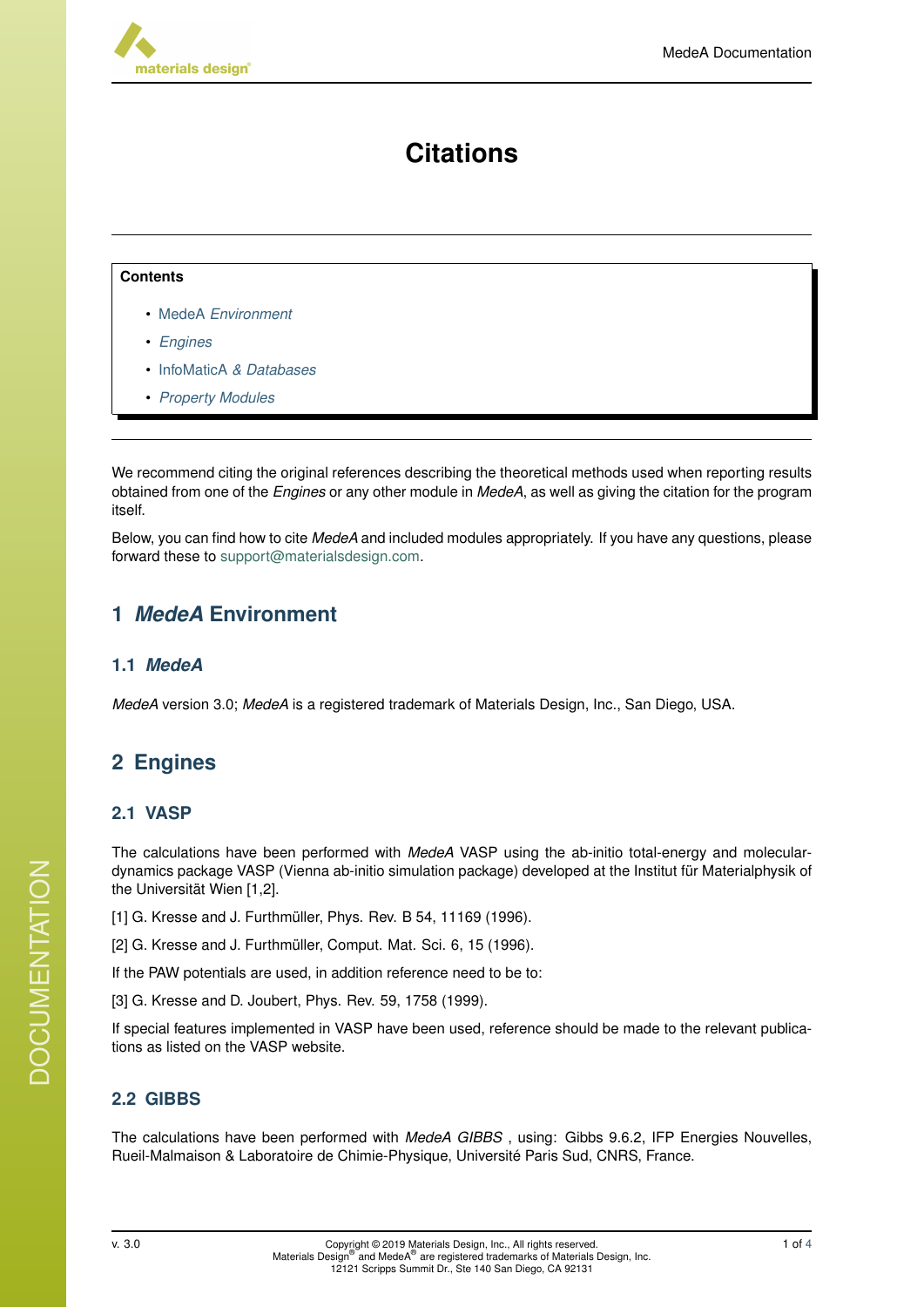

## **2.3 LAMMPS**

The calculations have been performed with *MedeA LAMMPS* , using: LAMMPS 16-March-2018. LAMMPS stands for Large-scale Atomic/Molecular Massively Parallel Simulator.

Copyright (2003) Sandia Corporation. Under the terms of Contract DE-AC04-94AL85000 with Sandia Corporation, the U.S. Government retains certain rights in this software. This software is distributed under the GNU General Public License.

The following JCP paper [1] is the canoncial reference to use for citing LAMMPS. It describes the parallel spatial-decomposition, neighbor-finding, and communcation algorithms used in the code. Please also give the URL of the LAMMPS website in your paper, namely [http://lammps.sandia.gov.](http://lammps.sandia.gov)

[1] S. Plimpton, Fast Parallel Algorithms for Short-Range Molecular Dynamics, J Comp Phys, 117, 1-19 (1995).

#### **2.4 Gaussian**

The calculations have been performed with *MedeA Gaussian* , using: Gaussian 16

For proper citation of Gaussian 16, see <https://gaussian.com/citation/>

#### **2.5 MOPAC**

The calculations have been performed with *MedeA MOPAC* , using: MOPAC2016 17.048 [1]

[1] James J. P. Stewart, Stewart Computational Chemistry, Colorado Springs, CO, USA, [HTTP://](HTTP://OpenMOPAC.net) [OpenMOPAC.net](HTTP://OpenMOPAC.net) (2016).

# <span id="page-1-0"></span>**3** *InfoMaticA* **& Databases**

*MedeA InfoMaticA* version *3.1*

#### **3.1** *ICSD*

ICSD Copyright © FIZ Karlsruhe and National Institute of Standards and Technology (NIST) (2018.2)

#### **3.2** *Pauling*

Pauling Data File Copyright © Material Phases Data Systems (MPDS) and Japan Science and Technology Corporation (JST) (2008)

#### **3.3** *Pearson*

Pearson's Data File Copyright © Material Phases Data Systems (MPDS) (2017)

#### **3.4** *NIST*

NCD Copyright © National Institute of Standards and Technology (NIST)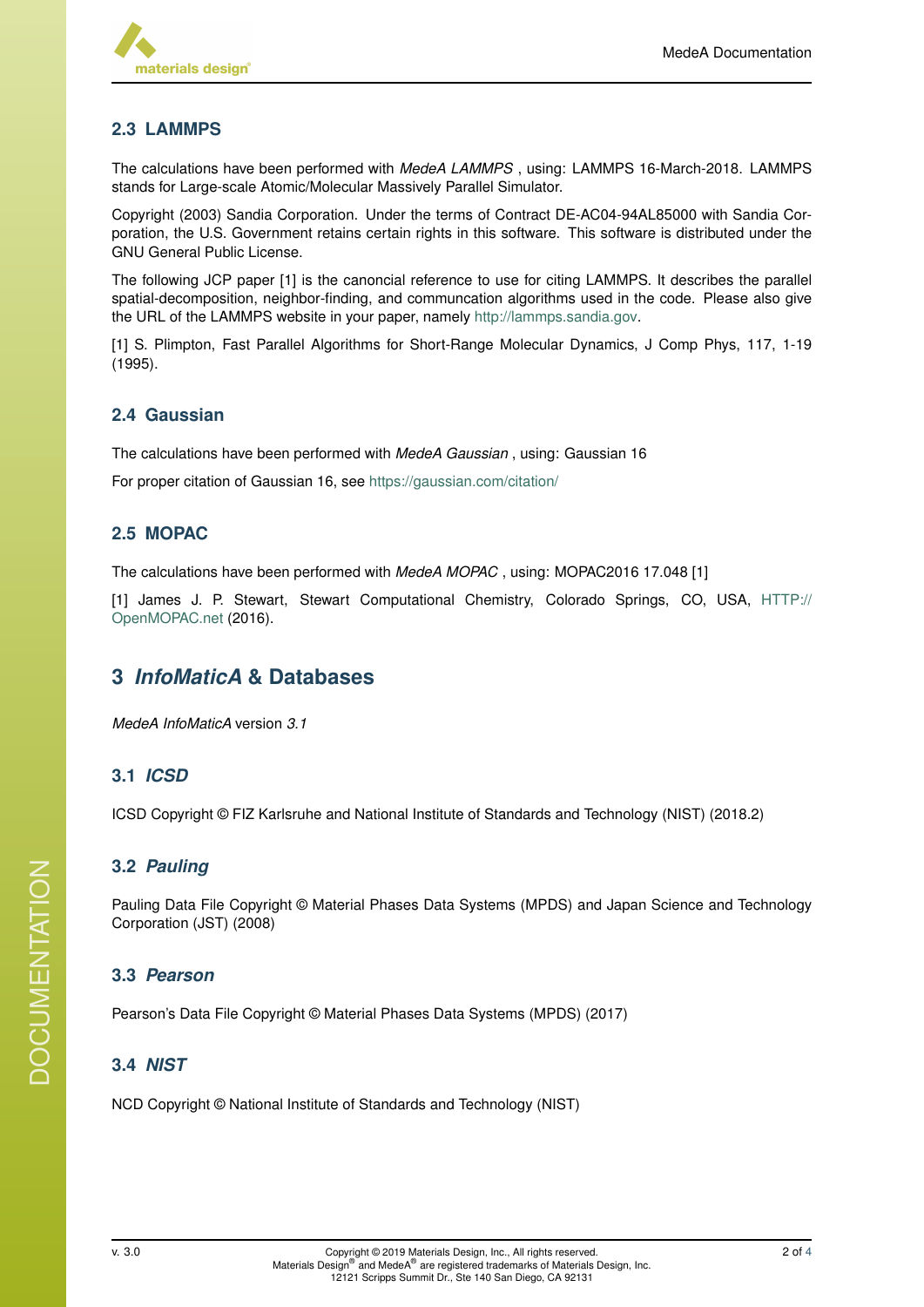# <span id="page-2-0"></span>**4 Property Modules**

#### **4.1** *MT*

The calculations have been performed with *MedeA MT*. The symmetry-general methodology employed by *MedeA MT* is described in:

[1] Y. Le Page and P.W. Saxe, Phys. Rev. B 63, 174103 (2001).

[2] Y. Le Page and P.W. Saxe, Phys. Rev. B 65, 104104 (2002).

When sampling sets of structures, *MedeA MT* employs the Hill-Walpole method, as described in:

[3] U.W. Suter and B.E. Eichinger, Polymer 43, 575 (2002).

## **4.2 Phonon**

The calculations have been performed with *MedeA Phonon* using: PHONON Software 6.14, Copyright © Prof. Krzysztof PARLINSKI [1].

[1] K. Parlinski, Z.Q. Li and Y. Kawazoe, Phys. Rev. Lett. 78, 4063 (1997).

#### **4.3** *Transition State Search*

The calculations have been performed with *MedeA Transition State Search*.

### **4.4** *Electronics*

The calculations have been performed with *MedeA Electronics*.

If transport functions are calculated, reference should be made to the Boltzmann Transport Properties (Boltz-TraP) code version 1.2.2 [1].

[1] G.K.H. Madsen, D.J. Singh, Comput. Phys. Commun. 175, 67 (2006)

# **4.5 UNCLE**

The calculations have been performed with *MedeA UNCLE*, using the UNiversal CLuster Expansion (UNCLE) code [1].

[1] D. Lerch, O. Wieckhorst, G.L.W. Hart, R.W. Forcade and S. Müller, "UNCLE: a code for constructing cluster expansions for arbitrary lattices with minimal user-input", Modelling Simul. Mater. Sci. Eng. 17, 055003 (2009).

# **4.6** *P3C*

The calculations have been performed with *MedeA P3C*, using Correlations as those developed by J. Bicerano [1].

[1] Prediction of Polymer Properties (Third Edition), Jozef Bicerano, Marcel Dekker, Inc., 2002